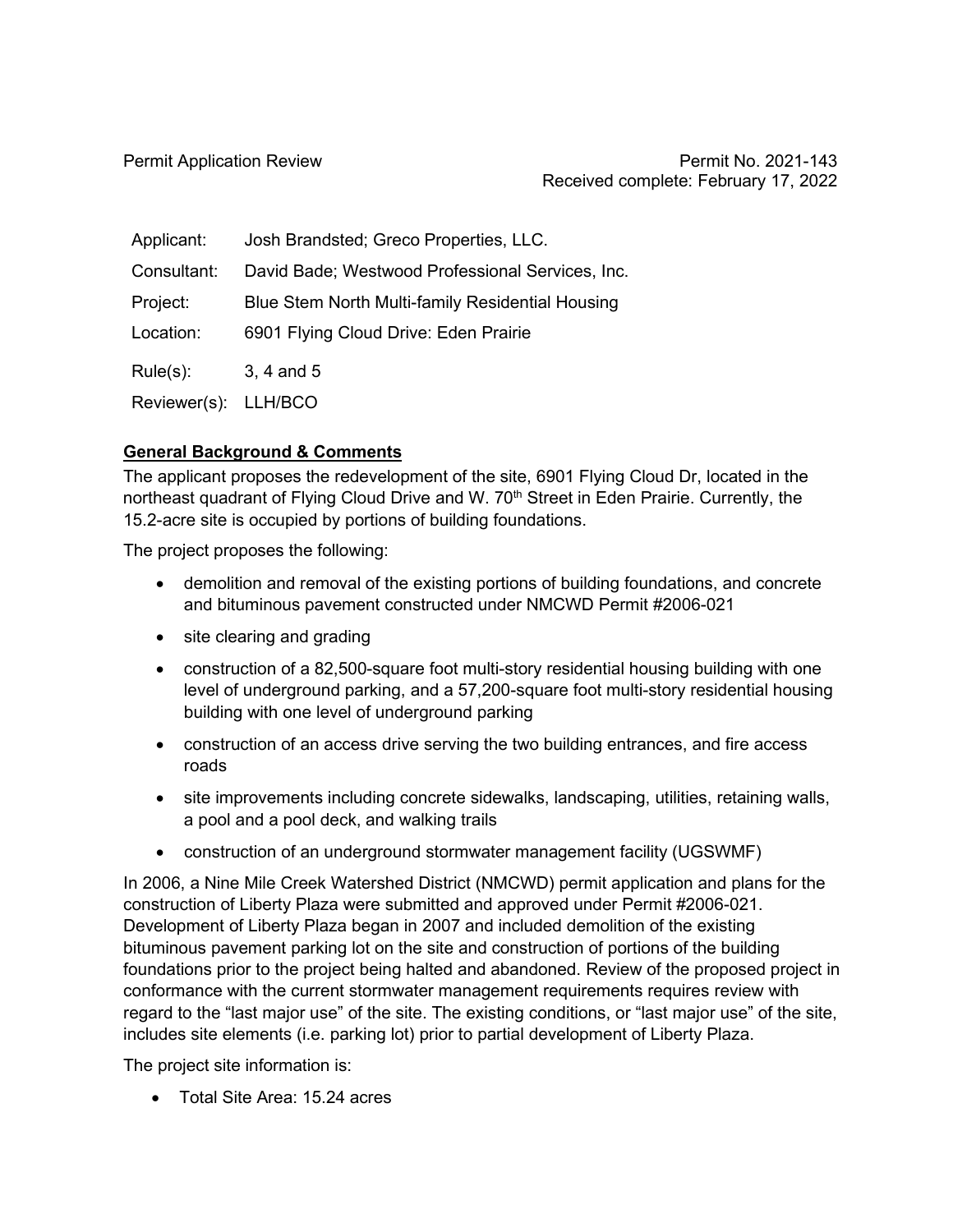- Disturbed Area: 6.66 acres
- Existing Site Impervious Area: 3.04 acres (last major use of site, pre-2007 partial development of Liberty Plaza)
- Proposed Site Impervious Area: 4.68 acres
- Increase in Impervious Area: 1.64 acres (53.9% increase in impervious area)

The district's requirements for both stormwater management and erosion and sediment control apply to the project because more than 50 cubic yards of material will be disturbed and 5,000 square feet or more of surface area is altered, Rules 4.2.1a and b and 5.2.1a and b.

### **Exhibits**

- 1. Permit Application dated October 25, 2021.
- 2. Plans dated October 6, 2021, with the most recent revision dated February 17, 2021, prepared by Westwood Professional Services, Inc.
- 3. Stormwater Management Report dated August 23, 2021, revised October 5, 2021, December 1, 2021, December 17, 2021, and January 27, 2022, prepared by Westwood Professional Services, Inc.
- 4. Electronic P8 model files received December 2, 2021, prepared by Westwood Professional Services, Inc.
- 5. Electronic HydroCAD model files received December 2, 2021, February 7, 2022, and February 17, 2022, prepared by Westwood Professional Services, Inc.
- 6. Geotechnical Evaluation Report dated September 30, 2021, prepared by Braun Intertec.
- 7. Minnesota Routine Assessment Method (MnRAM) wetland data dated July 13, 2021, prepared by Westwood Professional Services, Inc.
- 8. Wetland Delineation Report for Liberty Plaza Project dated October 7, 2019, prepared by Westwood Professional Services, Inc.
- 9. NMCWD Notice of Decision dated October 22, 2019.
- 10. Email correspondence dated November 18, 2021, outlining fourteen items required for the application to be considered complete.

An Environmental Assessment Worksheet (EAW) was required for the project. The City of Eden Prairie, being the Regulatory Governmental Unit (RGU) reviewing the completeness of the EAW, determined the EAW complete and approved the EAW on February 8, 2022. The application with the submittal items above is complete.

### **3.0 Wetlands Management**

The District's Wetland Management Rule 3.0 applies to the project because three onsite wetlands, 01-34-F, 01-34-A and 01-34-H/G, as identified in the City of Eden Prairie (City) wetland inventory, are downgradient from the project's land-disturbing activities and a permit under District Rule 4.0 is required (Rule 3.4). Wetlands 01-34-A and 01-34-H/G include wetland replacement areas that provided mitigation required for previous wetland impacts.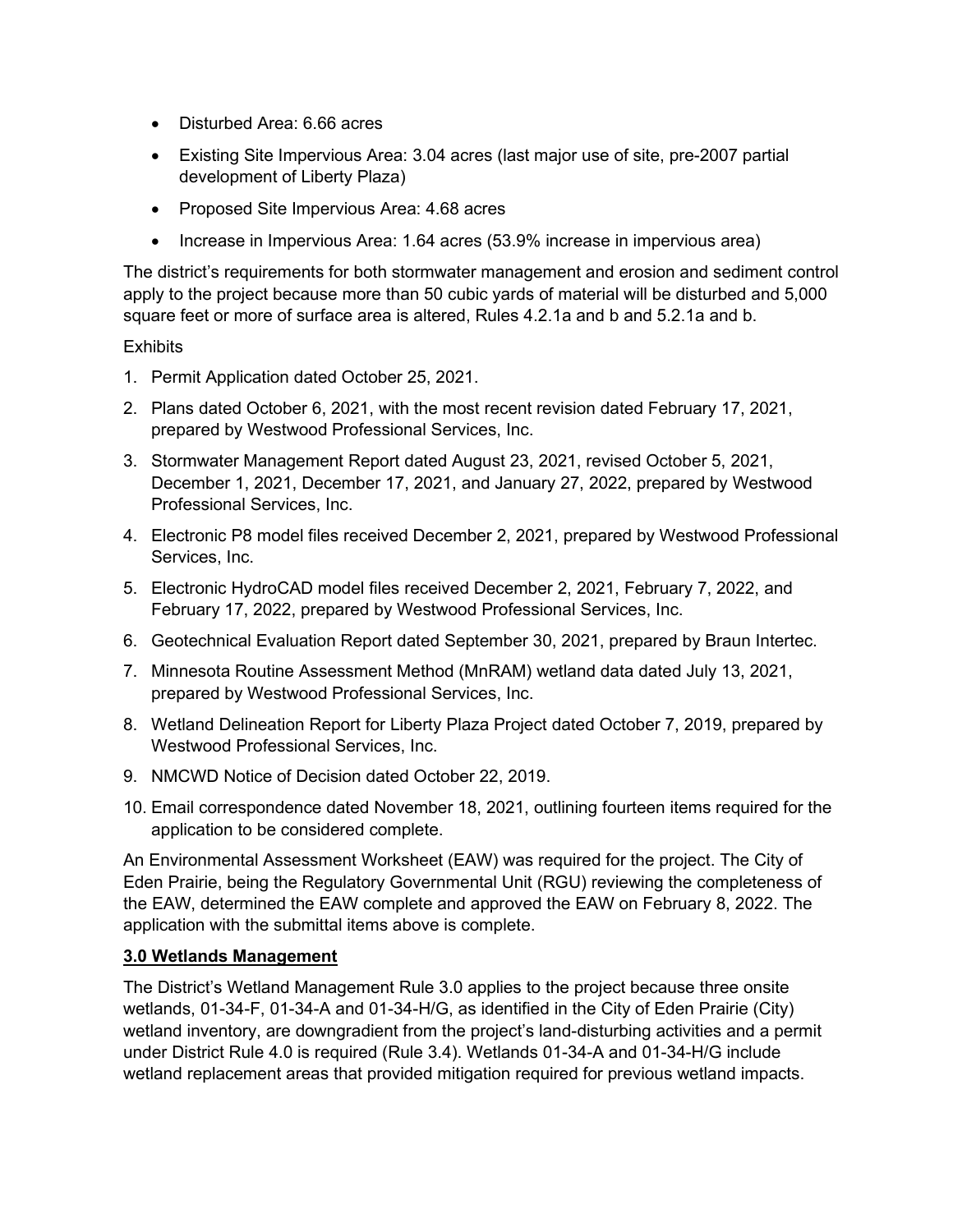Wetland impacts proposed under previously permitted work (Permit #2006-21) and onsite wetland replacement areas approved in 2007 were completed and certified as compliant with WCA requirements in 2012. No disturbances within the wetlands or wetland replacement areas are proposed by the current project, Permit #2021-143.

The district is the Local Government Unit (LGU) responsible for administering the Wetland Conservation Act (WCA) in Eden Prairie. A wetland boundary determination was completed on August 13, 2019, for the Liberty Plaza Project area, a 47.7-acre area that included the three wetlands on the Blue Stem site. The wetland delineation report dated October 7, 2019, prepared by Westwood Professional Services, Inc. indicates that during the August 13, 2019, delineation, a portion of the Liberty Plaza Project area was inaccessible due to construction of the Southwest Light Rail Transit (SWLRT) project. To determine the wetland boundaries within the inaccessible portions of the Liberty Plaza site, 2007 and 2013 wetland delineations provided by the City were used for the updated wetland boundary determinations. A Technical Evaluation Panel (TEP), convened on September 13, 2019 and reviewed the wetland boundaries in the field. A TEP was reconvened on October 4, 2019. A WCA Notice of Decision approving the wetland boundaries and type determinations was issued on October 22, 2019. Documentation on the location of the three wetland boundaries onsite has been provided for the purpose of assessing buffer width criteria in accordance with Rule 3.4.1.

Westwood Professional Services, Inc. submitted MnRAM Assessment Results dated July 13, 2021, for the three onsite wetlands. Separate MnRAM data was prepared and submitted for the wetland replacement areas. Based on the comparison of the function and values presented in Appendix 3b of the district's Rules, the NMCWD wetland rating for the wetlands and replacement areas are classified as:

| <b>Wetland (City ID)</b> | <b>NMCWD Wetland</b><br><b>Rating (Value)</b> | <b>Replacement Area Value</b> |
|--------------------------|-----------------------------------------------|-------------------------------|
| $01 - 34 - F$            | <b>Medium</b>                                 | N/A - No Replacement Area     |
| $01 - 34 - A$            | <b>Medium</b>                                 | High                          |
| $01 - 34 - H/G$          | <b>Medium</b>                                 | High                          |

The district agrees with the MnRAM results and value determinations. A medium value wetland requires a 20-foot minimum and 40-foot average buffer width, and a high value wetland requires a 30-foot minimum and 60-foot average buffer width in accordance with Rules 3.4.1a and b.

As previously stated, because wetland impacts are not proposed by the activities of Permit #2021-143, wetland buffers are required on the portion of the wetlands downgradient from the land-disturbing activities. However, as shown on the plans, a buffer area is provided around the entirety of the wetland boundaries on property owned by the applicant in compliance with Rule 3.4.4. The table below summarizes the wetland buffer requirements in accordance with Rule 3.4.1 and the buffer areas provided.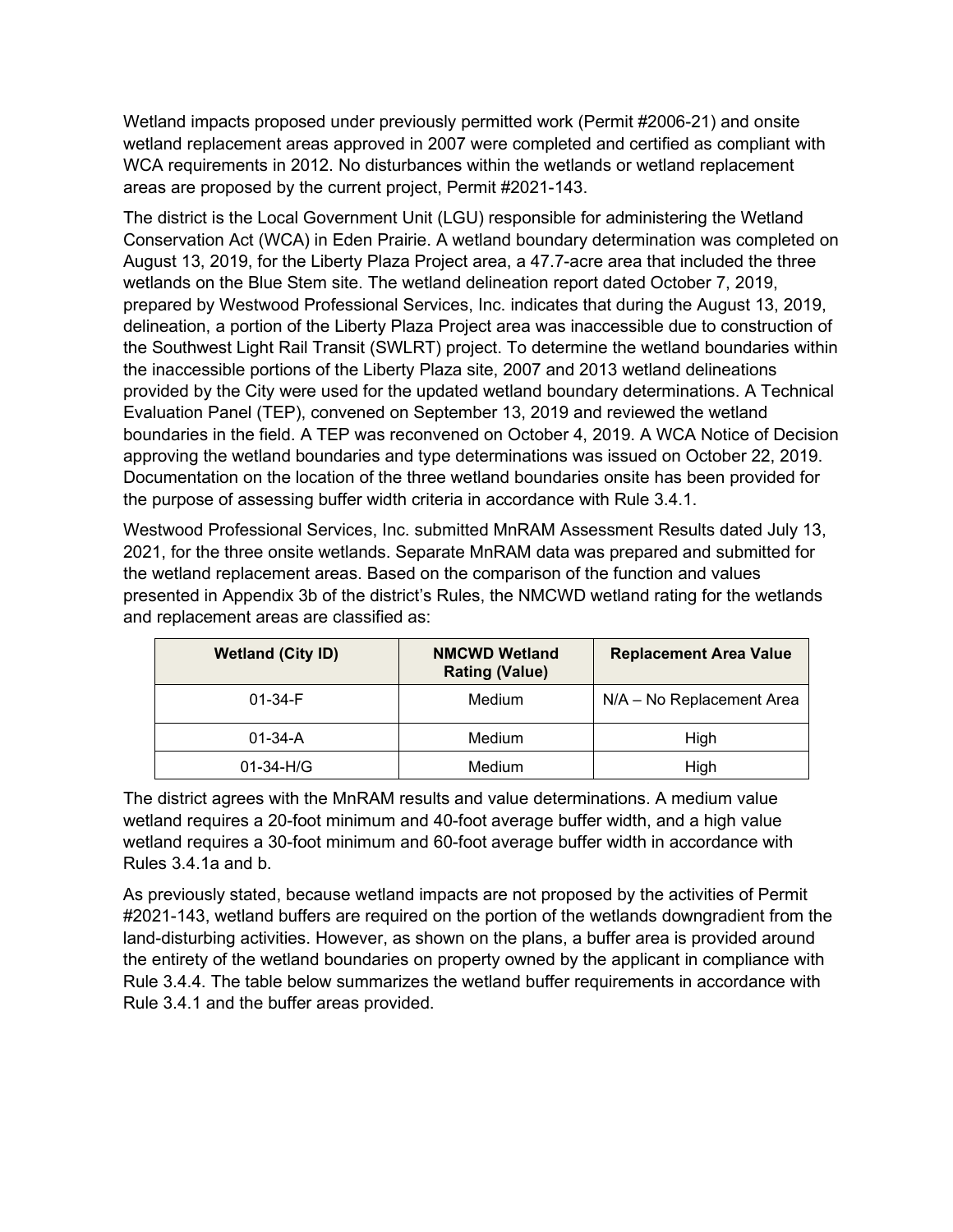| <b>Wetland (City ID)</b> | <b>Required Buffer Area</b><br>for Wetland and<br><b>Wetland Replacement</b><br>Areas (square feet) | <b>Provided Buffer Area for</b><br><b>Wetland and Wetland</b><br><b>Replacement Areas</b><br>(square feet) |
|--------------------------|-----------------------------------------------------------------------------------------------------|------------------------------------------------------------------------------------------------------------|
| $01 - 34 - F$            | 15.502                                                                                              | 17.222                                                                                                     |
| $01 - 34 - A$            | 87,796                                                                                              | 87,899                                                                                                     |
| $01-34-H/G$              | 22,335                                                                                              | 23,412                                                                                                     |

As shown on the plans, the required minimum and average buffer areas on the portions of the wetlands downgradient from activities are met. The buffer area is taken to the property boundary, as permitted by buffer width averaging methodology outlined in Rule 3.4.1. Walking trails designed for nonmotorized use are located within the proposed buffers, in compliance with Rule 3.4.6.

In accordance with Rule 3.4.5, buffer markers at the edges of the buffer area are required. Subsection 3.4.7 requires the maintenance of the wetland buffer by the applicant. A maintenance plan is required and must be recorded on the title to the property.

# **4.0 Stormwater Management**

The district's requirements for stormwater management apply to the project because more than 50 cubic yards of material will be disturbed and 5,000 square feet or more of surface area is altered, Rules 4.2.1a and b.

The NMCWD's Rule for Redevelopment, Rule 4.2.3, states, if a proposed activity will disturb more than 50% of the existing impervious surface on the site or will increase the site imperviousness by more than 50%, stormwater management will apply to the entire project site. Otherwise, the stormwater requirements will apply only to the disturbed, replaced and net additional impervious surface on the project site. Since the proposed Liberty Plaza project (Permit #2006-021) disturbed the entire last major use of the site (100% of the existing conditions impervious surface disturbed), stormwater management is required for the entire site, including the 4.68 acres (203,774 square feet) of impervious surface.

Stormwater management for compliance with Rules 4.3.1a, b and c will be provided by an UGSWMF.

Rule 4.3.1b requires the 2-, 10-, and 100-year post development peak runoff rates be equal to or less than the existing discharge rates at all points where stormwater leaves the site. The applicant used a HydroCAD hydrologic model to simulate runoff rates at all collection points where stormwater discharge leaves the site. The existing and proposed 2-, 10- and 100-year frequency discharges from the site are:

| <b>Existing Conditions</b>                                             |                    |                     |                      |
|------------------------------------------------------------------------|--------------------|---------------------|----------------------|
| <b>Modeled Discharge Location</b>                                      | 2-year<br>(c.f.s.) | 10-year<br>(c.f.s.) | 100-year<br>(c.f.s.) |
| To Wetland 01-34-H/G (Ultimately conveying<br>stormwater to W 70th St) | 4.2                | 7.8                 | 13.0                 |
| To Flying Cloud Drive                                                  | 2.3                | 4.3                 | 8.9                  |
| Total                                                                  | 6.5                | 12.1                | 21.9                 |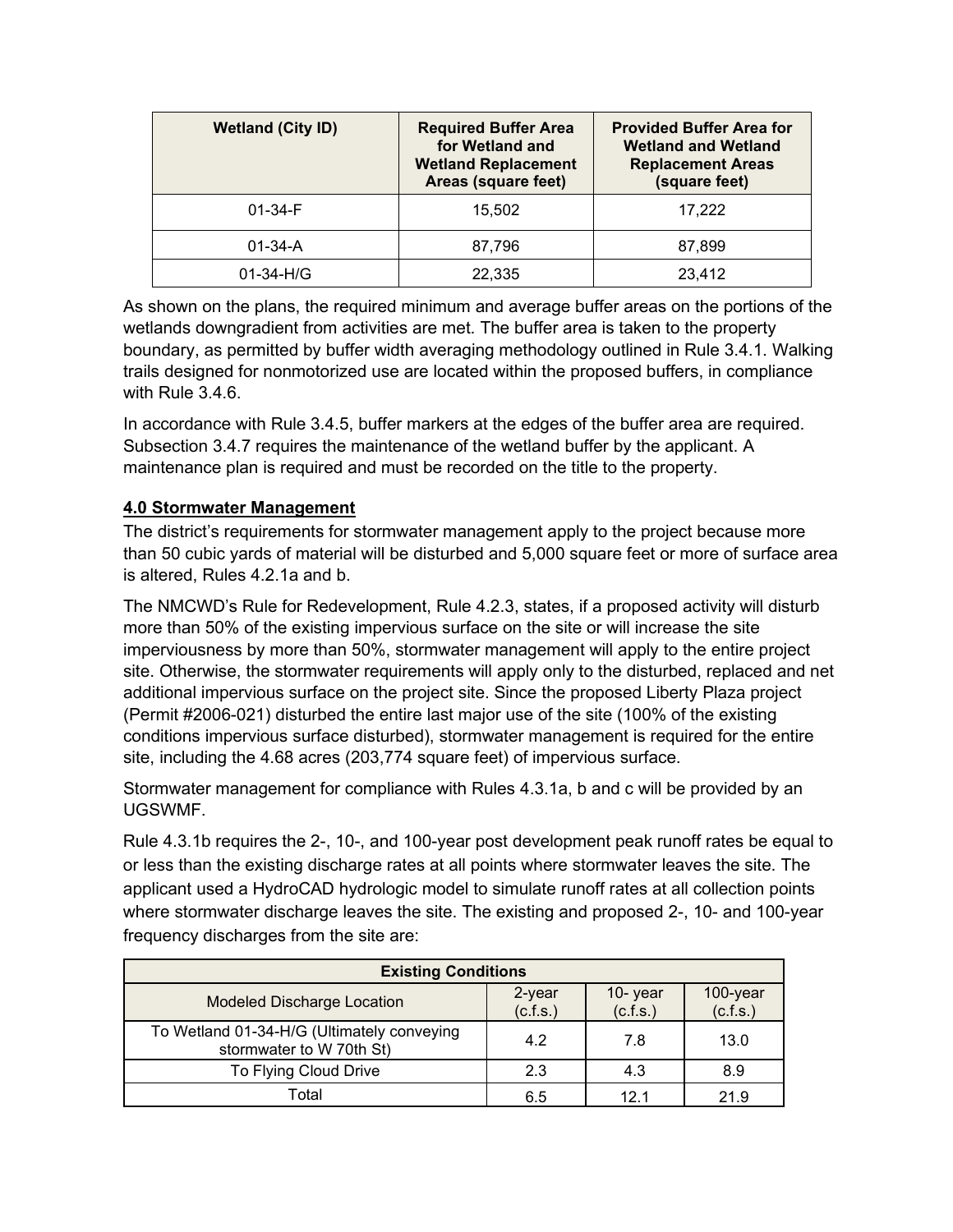| <b>Proposed Conditions</b>                                             |                    |                     |                          |
|------------------------------------------------------------------------|--------------------|---------------------|--------------------------|
| <b>Modeled Discharge Location</b>                                      | 2-year<br>(c.f.s.) | 10-year<br>(c.f.s.) | $100 - year$<br>(c.f.s.) |
| To Wetland 01-34-H/G (Ultimately conveying<br>stormwater to W 70th St) | 3.9                | 7.6                 | 12.4                     |
| To Flying Cloud Drive                                                  | 1.9                | 3.8                 | 8.0                      |
| Total                                                                  | 5.8                | 11.4                | 20.4                     |

Rule 4.3.1b is met.

The Braun Intertec geotechnical report identifies the underlying soil within the area of the UGSWMF as silty-sand (SM) underlain by poorly graded with silt (SP-SM). An infiltration rate of 0.8 inches per hour has been used for design, using infiltration rates identified in the Minnesota Storm Water Manual.

A retention volume of 18,679 cubic feet is required from the 203,774 square feet of proposed site impervious area. A retention volume of 18,886 cubic feet is proposed to be provided (18,679 cubic feet required) with an infiltration area of 8,662 square feet (5,837 square feet required). With an area of 8,662 square feet, the volume retention is drawn down within 33 hours, complying with Rule 4.3.1a (ii).

The district's water quality criterion requires a 60% annual removal efficiency for total phosphorus (TP) and 90% annual removal efficiency for total suspended solids (TSS). The results of a P8 model provided show that the UGSWMF will provide an annual removal efficiency of 98.5% for TSS (2,812 lbs.) and an annual removal efficiency of 93.3% for TP (9.3 lbs.). Rule 4.3.1c is met.

Rule 4.5.4d (i) requires three feet of separation between the bottom of an infiltration facility and groundwater. The soil boring logs indicate that groundwater was encountered between elevations 855 +/- M.S.L. and 859 +/- M.S.L. The following table provides a comparison of the bottom elevation of the UGSWMF in relation to groundwater.

| <b>Proposed Stormwater</b><br><b>Management Facility</b> | <b>Bottom Elevation</b><br>of UGSWMF<br>M.S.L. | <b>Groundwater</b><br>Elevation (ST-201)<br>M.S.L. | <b>Separation Provided</b><br>(feet) |
|----------------------------------------------------------|------------------------------------------------|----------------------------------------------------|--------------------------------------|
| UGSWMF                                                   | 862.5                                          | 858.6*                                             | 3.9                                  |

\*Highest observed groundwater elevation near proposed UGSWMF

The required three (3) feet of separation is provided between the bottom of an infiltration area and groundwater.

Rule 4.3.3 states that all new and reconstructed buildings must be constructed such that the low floor is at least two feet above the 100-year high-water elevation or one foot above the emergency overflow of a constructed facility. Additionally, Rule 4.3.3 states that all new and reconstructed buildings must be constructed such that no opening where surface flow can enter the structure is less than two feet above the 100-year high-water elevation of an adjacent facility. The low floor and low opening elevations of the proposed multi-family residential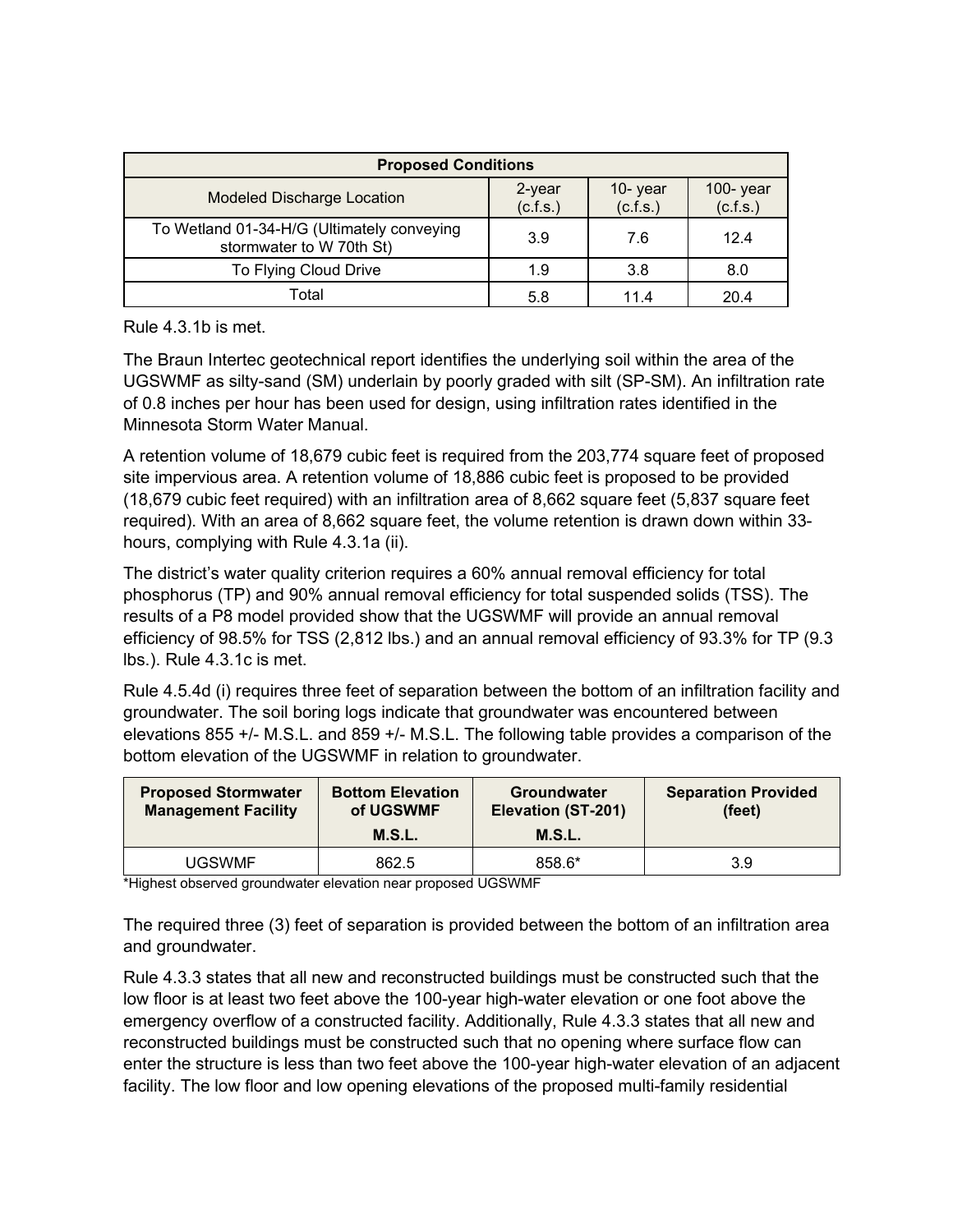buildings in relation to the proposed UGSWMF 100-year high-water elevation is summarized in the table below.

| <b>Proposed</b><br><b>Building</b> | 100-year<br><b>Frequency</b><br><b>Flood</b><br><b>Elevation of</b><br><b>UGSWMF</b><br>(M.S.L.) | <b>Low Floor</b><br><b>Elevation of</b><br><b>Proposed</b><br><b>Building</b><br>(M.S.L.) | <b>Low Floor</b><br><b>Separation</b><br><b>Provided</b><br>(feet) | <b>Low Opening</b><br><b>Elevation of</b><br><b>Proposed</b><br><b>Building Adjacent</b><br>to UGSWMF<br>(M.S.L.) | <b>Low Opening</b><br><b>Separation</b><br><b>Provided</b><br>(feet) |
|------------------------------------|--------------------------------------------------------------------------------------------------|-------------------------------------------------------------------------------------------|--------------------------------------------------------------------|-------------------------------------------------------------------------------------------------------------------|----------------------------------------------------------------------|
| <b>Building 1</b><br>(North)       | 869.1                                                                                            | 863.01                                                                                    | $-6.12$                                                            | 874.0                                                                                                             | 4.9                                                                  |
| Building 2<br>(South)              | 869.1                                                                                            | 863.01                                                                                    | $-6.12$                                                            | 874.0                                                                                                             | 4.9                                                                  |

1Underground parking garage

2NMCWD Appendix 4a analysis required

Appendix 4a as described in Rule 4.3.3a was utilized to determine compliance with the low floor elevation requirement for the proposed buildings. For Building 1, using Plot 5 of Appendix 4a, with groundwater observed at elevation 858.6 M.S.L. and a distance of 16 feet shown to be provided between the building and the UGSWMF, a minimum permissible depth of 3.3 feet must be provided from the low floor elevation to groundwater (4.4 feet provided).

For Building 2, again using Plot 5 of Appendix 4a, with groundwater observed at elevation 858.6 M.S.L. and a distance of 46 feet shown to be provided between the building and the UGSWMF, a minimum permissible depth of 2.2 feet must be provided from the low floor elevation to groundwater (4.4 feet provided).

Rule 4.3.3 also states that all new and reconstructed buildings must be constructed such that the low floor is at least two feet above the 100-year high-water elevation or one foot above the natural overflow of a waterbody.

The low floor and low opening elevations of the proposed buildings in relation to the wetlands' 100-year high-water elevations are summarized in the table below.

| Wetland<br>(City ID) | $100 - year$<br><b>Frequency</b><br><b>Flood</b><br><b>Elevation of</b><br>Wetland<br>(M.S.L.) | <b>Low Floor</b><br><b>Elevation of</b><br><b>Proposed</b><br><b>Buildings 1 &amp; 2</b><br>(M.S.L.) | <b>Low Floor</b><br><b>Separation</b><br><b>Provided</b><br>(feet) | <b>Low Opening</b><br><b>Elevation of</b><br><b>Proposed</b><br>Buildings 1 & 2 -<br><b>Adjacent to</b><br>Wetlands (M.S.L.) | <b>Low Opening</b><br><b>Separation</b><br><b>Provided</b><br>(feet) |
|----------------------|------------------------------------------------------------------------------------------------|------------------------------------------------------------------------------------------------------|--------------------------------------------------------------------|------------------------------------------------------------------------------------------------------------------------------|----------------------------------------------------------------------|
| $01 - 34 - F$        | 861.71                                                                                         | 863.0                                                                                                | 1.3 <sup>3</sup>                                                   | 863.8 (Bldg 2)                                                                                                               | 2.1                                                                  |
| $01 - 34 - A$        | 858.82                                                                                         | 863.0                                                                                                | 4.2                                                                | 874.0 (Bldgs 1 & 2)                                                                                                          | 15.2                                                                 |
| 01-34-H/G            | 859.72                                                                                         | 863.0                                                                                                | 3.3                                                                | 874.0 (Bldgs 1 & 2)                                                                                                          | 14.3                                                                 |

<sup>1</sup>Based on modeling provided by the applicant

2Based on the District's XPSWMM model

3NMCWD Appendix 4a analysis required

Rule 4.3.3a states all structures riparian to inundation areas or constructed or natural stormwater management facilities must be located at elevations set according to Appendix 4a. Appendix 4a as described in Rule 4.3.3a was utilized to determine compliance with the low floor elevation requirement for Building 2 in relation to wetland 01-34-F (see table above). For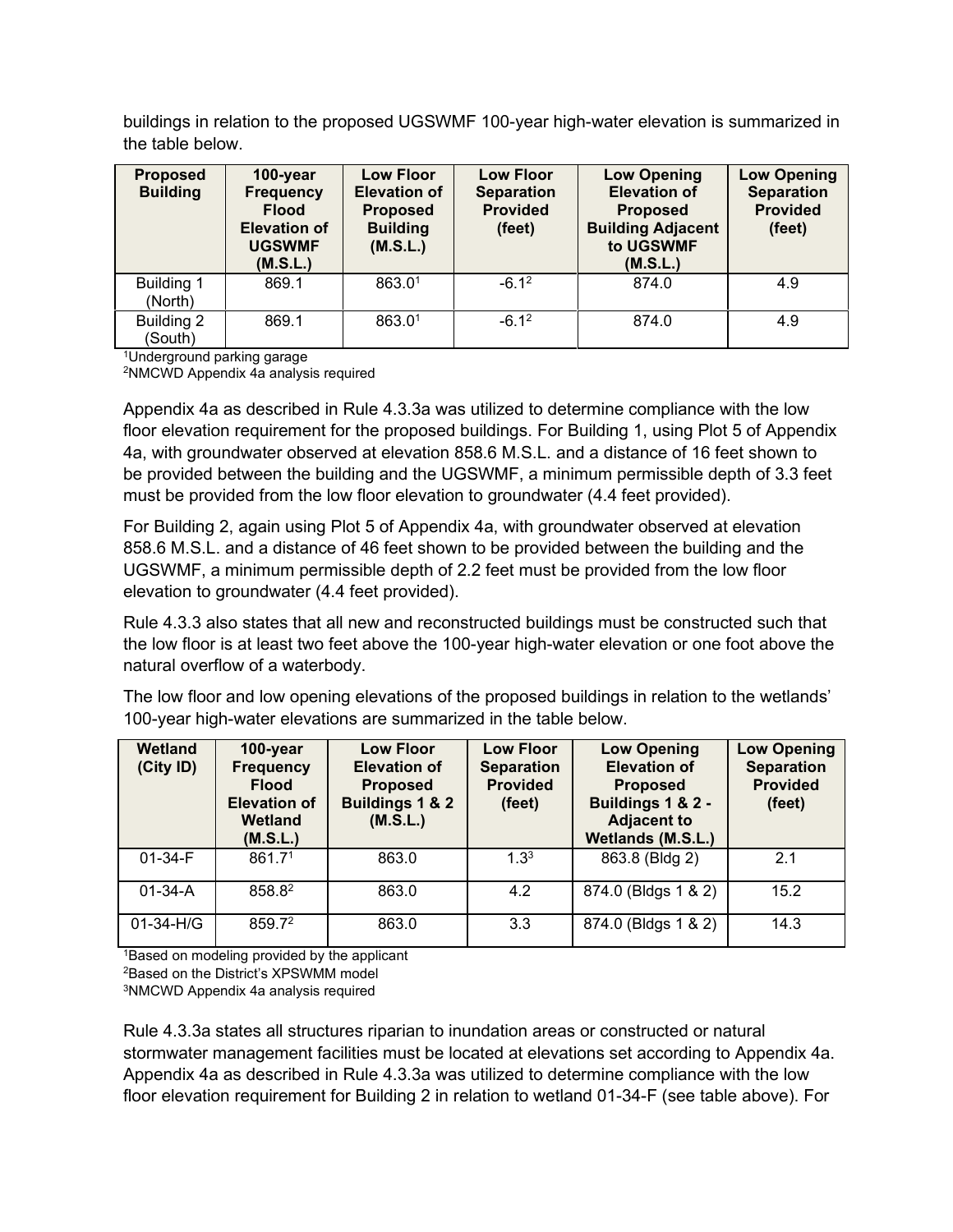Building 2, using Plot 5 of Appendix 4a, with the highest groundwater observed at elevation 858.6 M.S.L. and a distance of 5 feet shown to be provided between the building and the 100 year high-water elevation of wetland 01-34-F, a minimum permissible depth of 2.0 feet must be provided from the low floor elevation to groundwater (4.4 feet provided). Additionally, the low floor elevation (863.0 M.S.L.) will be constructed 1.1 feet above the overflow of the wetland (861.9 M.S.L.) in accordance with Rule 4.3.3 (1 foot required).

The project is in conformance with Rule 4.3.3 criteria.

In accordance with Rule 4.3.1a (i), where infiltration or filtration facilities, practices or systems are proposed, pre-treatment of runoff must be provided. Sump manholes will provide the required pretreatment of runoff prior to discharging to the UGSWMF, complying with Rule 4.3.1a (i).

In accordance with Rule 4.3.4, a post-project chloride management plan must be provided that will, 1) designate an individual authorized to implement the chloride-use plan and 2) designate a MPCA certified salt applicator engaged in the implementation of the chloride-use plan for the site.

## **5.0 Erosion and Sediment Control**

The district's requirements for erosion and sediment control apply to the project because more than 50 cubic yards of material will be disturbed and 5,000 square feet or more of surface area is altered, Rules 5.2.1a and b.

The erosion control plan prepared by Westwood Professional Services, Inc. includes installation of silt fence, a stabilized rock construction entrance and storm sewer inlet protection.

The contractor for the project will need to designate a contact who will remain liable to the district for performance under the District's Erosion and Sediment Control Rule 5.0, in accordance with subsection 5.4.1e. NMCWD must be notified if the responsible individual changes during the permit term.

### **11.0 Fees**

Fees for the project are:

 $\mu_{\rm{B}} = 4.0 - 5.0$   $\mu_{\rm{B}} = 3,000$ 

### **12.0 Financial Assurances**

Financial Assurances for the project are:

| Rule 4: Stormwater Management Facility: 5,837 S.F. x \$12/S.F.= \$70,044 |  |
|--------------------------------------------------------------------------|--|
|                                                                          |  |
|                                                                          |  |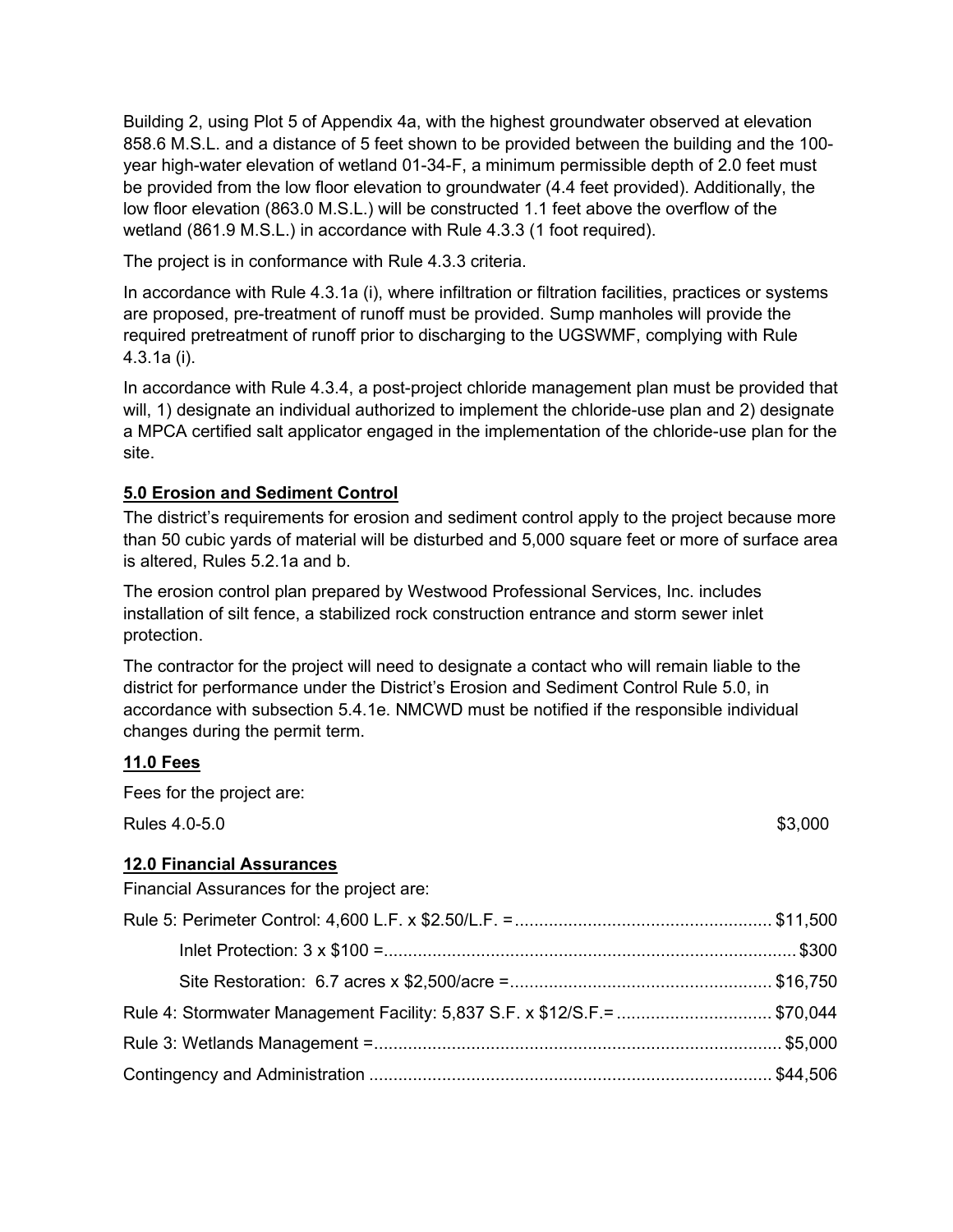## **Findings**

- 1. The proposed project includes the information necessary, plan sheets and erosion control plan for review.
- 2. Rules 3, 4 and 5 will be met with the fulfilment of the conditions identified below.
- 3. The proposed stormwater management facility will provide volume retention, rate control and water quality management in accordance with subsections 4.3.1a-c criteria.
- 4. In accordance with NMCWD Rule 3.4.7, the wetland buffers must be documented by a declaration or other document approved by the district and recorded on the title to the property.
- 5. In accordance with NMCWD Rule 4.3.5, the applicant must provide a maintenance and inspection plan that identifies and protects the design, capacity and functionality of the stormwater management facilities.
- 6. An Environmental Assessment Worksheet (EAW) was required for the project. The City of Eden Prairie, being the Regulatory Governmental Unit (RGU) reviewing the completeness of the EAW, determined the EAW complete and approved the EAW on February 8, 2022.

## **Recommendation**

### *Approval, contingent upon:*

Continued compliance with the General Provisions (attached).

Financial Assurance in the amount of \$153,100, \$148,100 for stormwater management, erosion control, site restoration and wetlands management, and \$5,000 for compliance with the chloride management requirements.

Approval from the relevant City planning, or regulatory office or body.

The applicant providing a name and contact information for the individual responsible for the erosion and sediment control at the site. NMCWD must be notified if the responsible individual changes during the permit term.

Per Rules 4.3.5 and 3.4.5, a receipt showing recordation of a maintenance declaration for the operation and maintenance of the stormwater management facility and wetland buffers is required. A draft of the declaration must be approved by the district prior to recordation.

*By accepting the permit, when issued, the applicant agrees to the following stipulations for closeout of the permit and release of the financial assurance after the project:*

The work for the Blue Stem development under the terms of Permit 2021-143, if issued, must have an impervious surface area and configuration materially consistent with the approved plans. Design that differs materially from the approved plans (e.g., in terms of the total impervious area, buffer area, etc.) will need to be the subject of a request for a permit modification or new permit, which will be subject to review for compliance with all applicable regulatory requirements.

According to 7(b) of the Minnesota Wetland Conservation Act Declaration of Restrictions and Covenants for Site Specific Wetland Replacement recorded on 12/06/2007, Liberty Property Trust as the Declarant shall maintain native vegetative cover in these areas. This requirement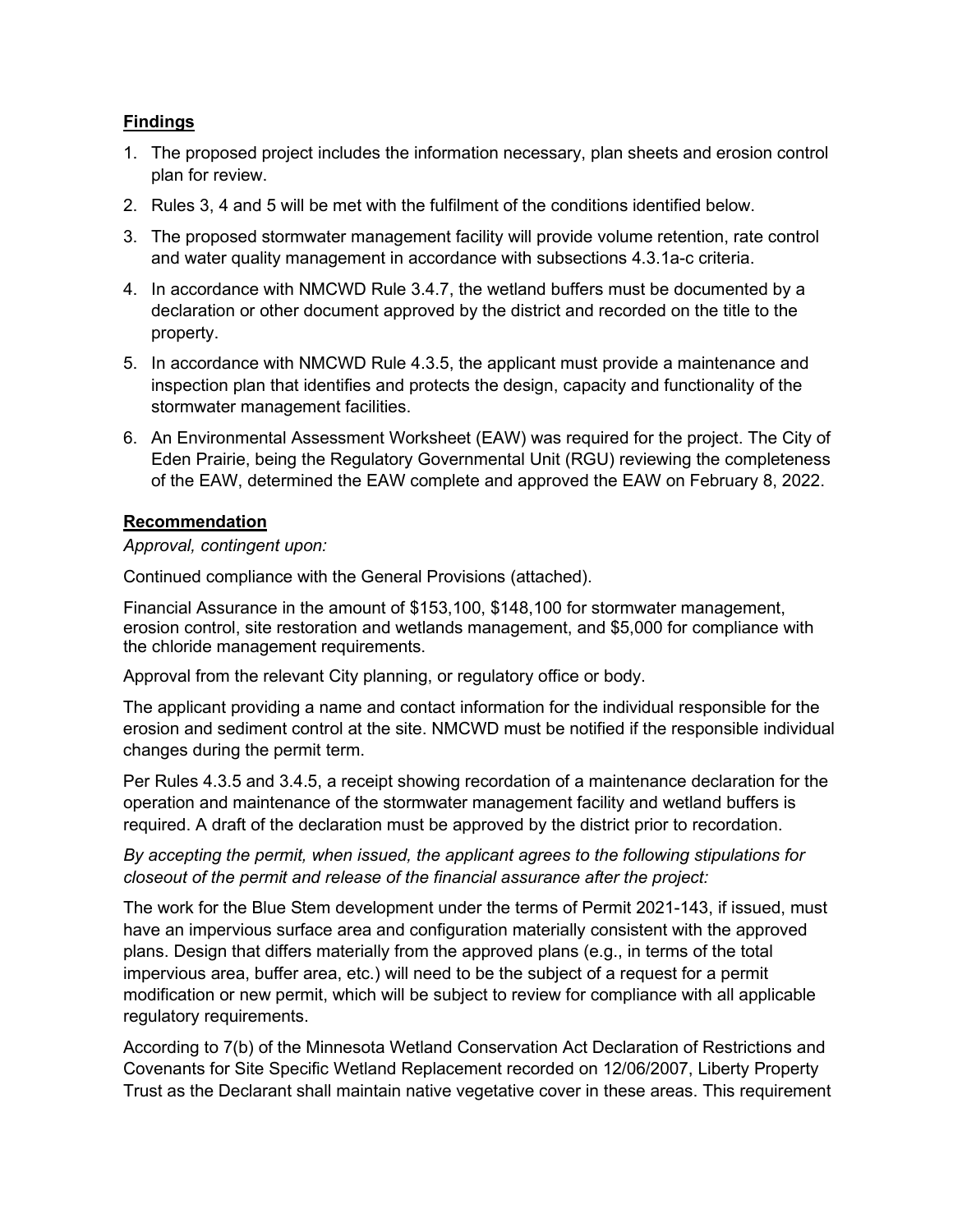runs with the land and binds the Declarant, and Declarant's heirs, successors, and assigns. In accordance with the declaration, it is the responsibility of the new property owner to continue maintenance of native vegetative cover in the wetland replacement and wetland buffer areas to maintain compliance with WCA requirements.

In accordance with Rule 3.4.5, buffer markers are required at the limits of the wetland buffer on the site.

Per Rule 4.5.6, an as-built drawing of the stormwater management facility conforming to the design specifications, including a stage volume relationship in tabular form for the underground stormwater management facility, as approved by the district, must be provided.

Submission of a plan for post-project management of Chloride use on the site. The plan must include 1) the designation of an individual authorized to implement the chloride use plan and 2) the designation of a Minnesota Pollution Control Agency certified salt applicator engaged in the implementation of the chloride-use plan for the site. The release of the \$5,000 of the financial assurance required for the chloride-management plan requires that chloridemanagement plan has been provided and approved by the District's Administrator.

Per Rule 12.4.1b, demonstration and confirmation that the stormwater management facility has been constructed or installed and are functioning as designed and permitted. Verification, through daily observation logs and photographs, must be provided showing the stormwater management facility used for volume retention have drawn down within 48 hours from the completion of two 1-inch (approximate) separate rainfall events.